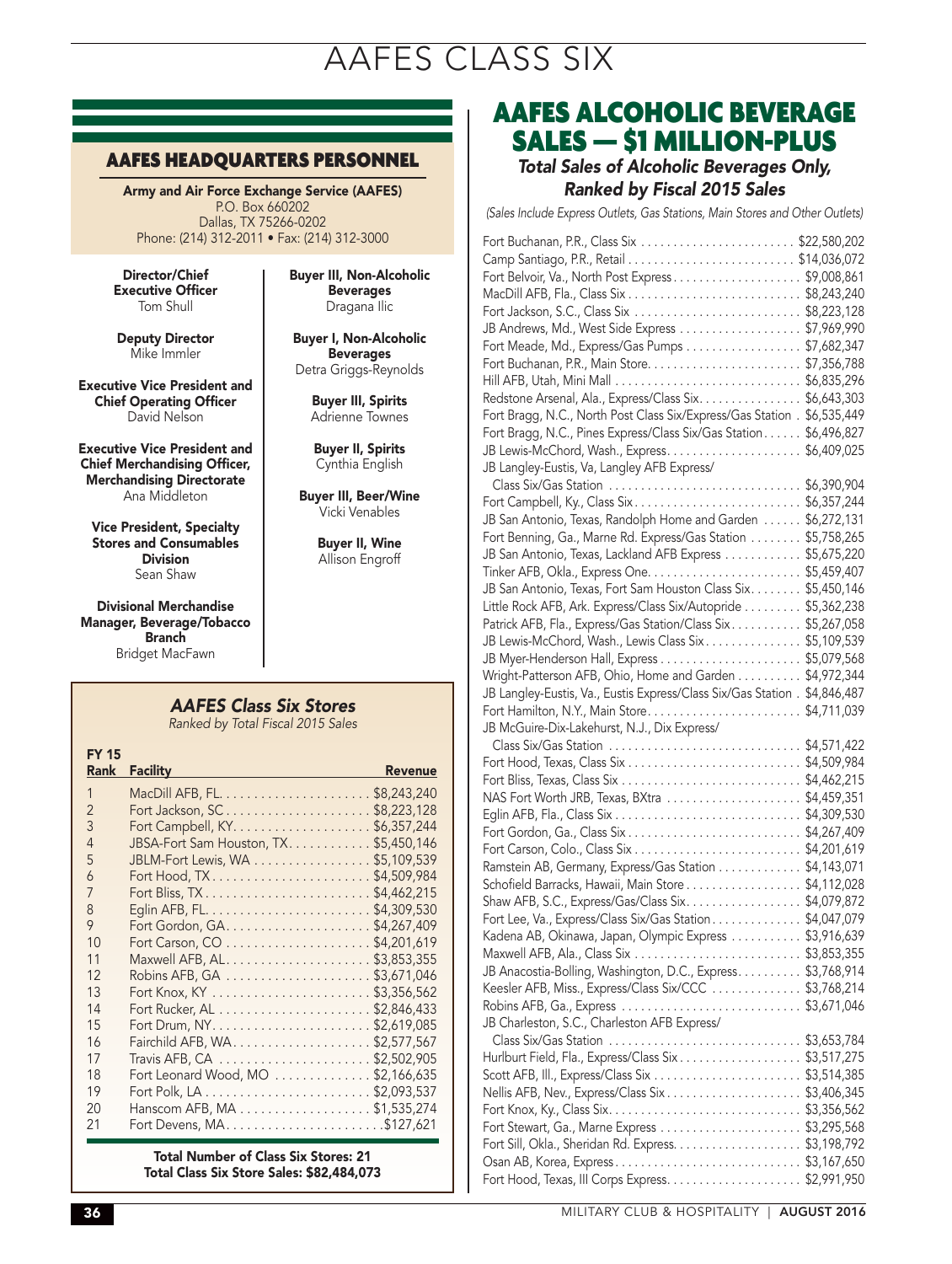

# 150 YEARS. AND COUNTING.

WHATEVER YOU'RE CELEBRATING. CELEBRATE RESPONSIBLY.

JACK DANIEL'S AND OLD NO. 7 ARE REGISTERED TRADEMARKS. @2016 JACK DANIEL'S TENNESSEE WHISKEY 40% ALCOHOL BY<br>Volume (60 proof). Distilled and bottled by JACK DANIEL Distillery, Lynchburg, Tennessee. JACKDANIELS.COM